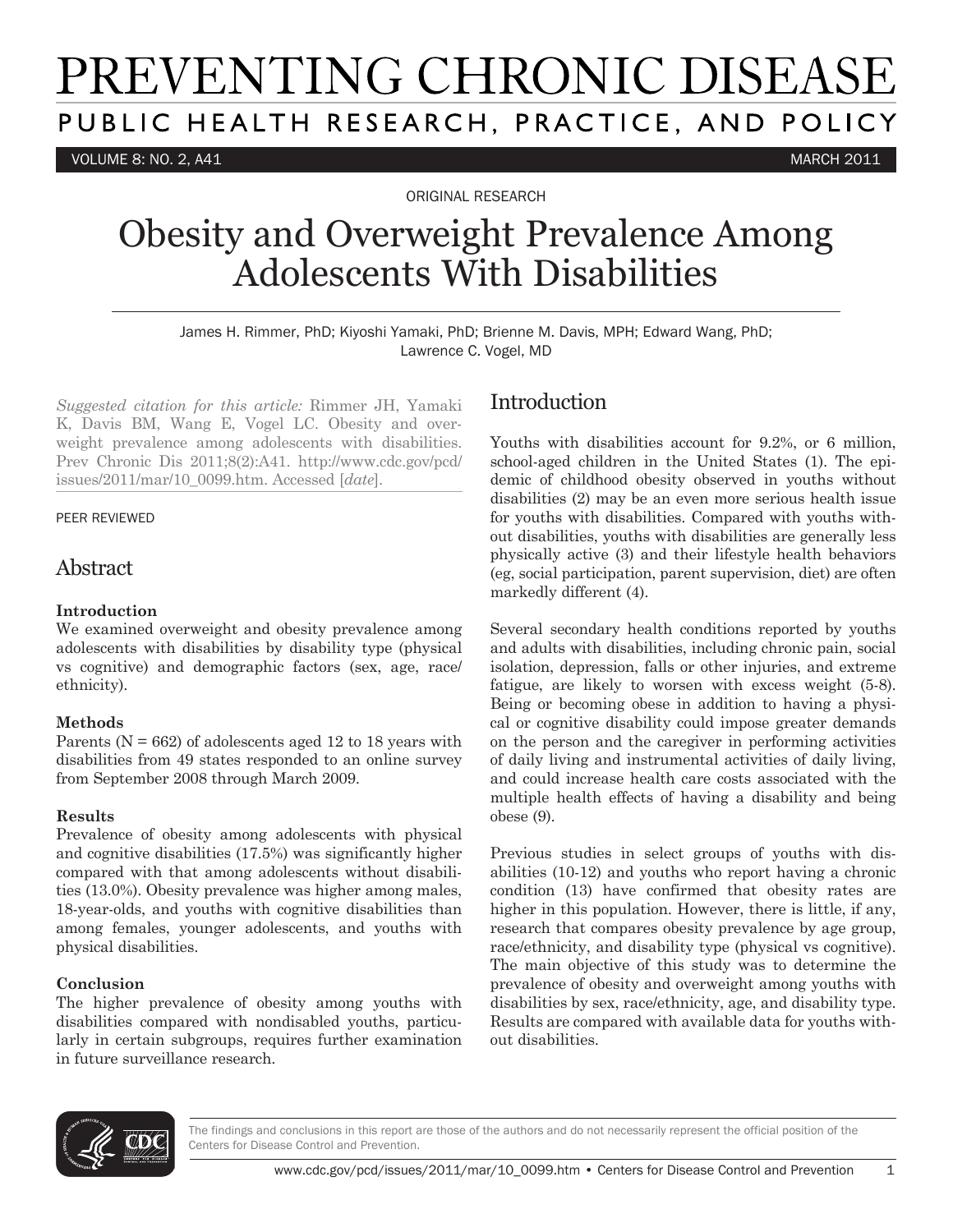## Methods

From September 2008 through March 2009, parents who had an adolescent aged 12 to 18 years with a disability were recruited for this cross-sectional study from national and local disability and health advocacy organizations, the subscriber list of a magazine for parents of children with disabilities, and a disability-related independent website. Recruitment methods included blast e-mails, web-banner advertisements, and flyers. Eligibility criteria were having a child aged 12 to 18 years with a disability, living in the United States, and being able to speak, read, or understand English. Exclusion criteria were living outside the United States and having family members who did not read or speak English. Recruitment materials directed eligible family members (eg, parents) to visit the survey website and respond to questions regarding the health status of their child. The research protocol was reviewed and approved by the University of Illinois at Chicago institutional review board. One of the main outcomes of interest was obesity and overweight prevalence between adolescents with physical disabilities and those with cognitive disabilities.

#### **Instrument**

 $\overline{2}$ 

Height, weight, and disability data were obtained from an online survey related to the health and lifestyles of youths with disabilities. The survey had 32 items, including height, weight, and disability classification. Only the height and weight data are reported in this study.

#### Disability categories

Disability information was collected using categories of disabilities noted in the federal definition of youths who are eligible for special education services (1). Parents were asked to select up to 3 conditions associated with their child's disability from this list of conditions: autism spectrum disorder; attention deficit hyperactivity disorder; blindness or vision problems; deaf-blind; Down syndrome; epilepsy or seizures; head injury; impairment or deformity of foot or leg; impairment or deformity of hand, arm, or finger; learning disability; mental retardation (referred to in this article as intellectual disability, in light of recent initiatives to abandon the use of this term); mental or emotional problem or disorder; missing legs, feet, hands, arms, or fingers; paralysis of any kind; spina bifida; spinal cord injury; and "other."

#### Body weight status

Height, weight, and birth date of adolescents, reported by a parent, were used to obtain body mass index (BMI). A percentile ranking of each adolescent's raw BMI score relative to age- and sex-specific national norms was obtained by using the criteria established by the 2000 Centers for Disease Control and Prevention Growth Charts for the United States (14). On the basis of the obtained percentile ranking, BMI status was classified into the following 4 categories: obese (BMI ≥95th percentile), overweight (BMI ≥85th percentile and <95th percentile), healthy weight (BMI  $\leq$ 85th percentile and  $\geq$ 5th percentile), and underweight (BMI  $\leq 5$ th percentile) (15).

#### Data analysis

The difference in body weight status among the study subjects by demographics and mobility status (ie, use of an aid such as a wheelchair or other assistive device) was examined by using  $\chi^2$  tests and SPSS version 16 (SPSS Inc, Chicago, Illinois). From a descriptive framework only, we compared our data with the population-based data obtained from the 2007 Youth Risk Behavior Survey (YRBS) (15). Level of significance was set at .05.

## Results

Almost all of the family members who responded to the survey were mothers (91.2%), followed by a small number of fathers (6.5%), grandparents (1.1%), and other family or nonfamily members (1.3%). The largest reported subgroup was autism spectrum disorder, followed by cerebral palsy, Down syndrome, and intellectual disability (Table 1). Males and whites were overrepresented in the study group compared with the YRBS sample.

Youths with disabilities in our survey had a higher prevalence of obesity compared with youths in the YRBS (17.5% vs 13.0%) (Table 2). In our survey, the rate for males was significantly higher than for females (19.8% vs 13.3%,  $\chi^2$ )  $[1, 645] = 4.3, P = .04$ . Youths with disabilities also had a higher rate of obesity than youths in the YRBS when analyzed by sex and race/ethnicity. These differences between the 2 groups across age groups were observed at ages 15 (18.9% vs 13.8%) and 18 years (25.3% vs 12.0%). Within the group of youths with disabilities, blacks and Hispanics also had a higher prevalence of obesity than other ethnic groups but the differences were not significant. The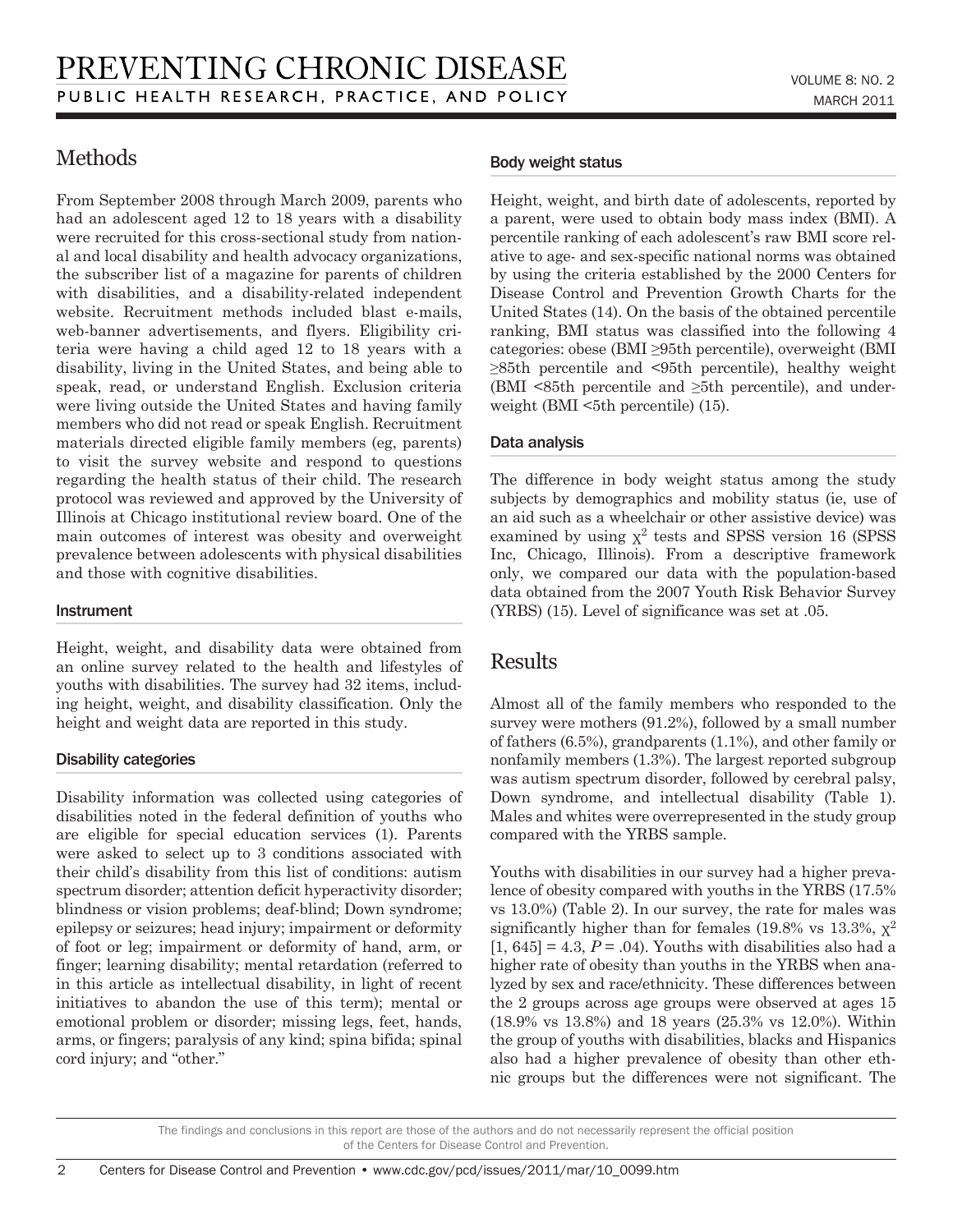prevalence of obesity for 18-year-old youths with disabilities (25.3%) was significantly higher than that for the younger age groups with disabilities  $(\chi^2 \mid 1, 645] = 4.0$ ,  $P =$ .04). Youths with cognitive disabilities had a significantly higher rate of obesity compared with youths with physical disabilities (21.1% vs 10.1%,  $\chi^2$  [1, 645] = 11.7, *P* < .001).

When compared with youths in the YRBS, youths with disabilities had a higher prevalence of overweight among females, whites, and 17-year-olds.

## Discussion

The higher rate of obesity among adolescents with disabilities compared with that among adolescents without disabilities supports the existing literature (12,16) and extends this research by identifying substantial differences between age groups, males and females, and youths with physical versus cognitive disabilities. In particular, our findings showed that the 18-year-old group had the highest obesity rates compared with the younger age groups. This is a potential indicator that obesity may be tracking into adulthood.

The significantly higher rate of obesity among youths with cognitive disabilities compared with that among youths with physical disabilities requires further research. One reason for this difference may be related to the potential error associated with BMI in youths with physical disabilities who have some form of paralysis (eg, cerebral palsy, spina bifida). Several studies on adults with spinal cord injury have confirmed that BMI is not an accurate indicator of obesity for adults with some form of paralysis (17,18). McDonald et al (19) also reported that BMI cutoff criteria in adolescents with spinal cord injury significantly underestimate obesity in this population, and they recommended that more research be done on youths with physical disabilities to determine the most appropriate cutoffs for obesity and overweight to compensate for the loss in lean body mass associated with paralysis.

Our findings are limited by the use of a convenience sample and the overrepresentation of families who were able to complete an online survey; who were from a more educated, higher socioeconomic status; and who were predominantly white. This overrepresentation limits the generalizability of our findings to the broader population of youths with disabilities. Also, the extent to which our data are directly comparable to the population-based YRBS data is not known. Future research must identify ways to target a higher percentage of minority youths with disabilities. As with most self-reported data on height and weight in adolescents and adults, there is a tendency to underestimate overweight prevalence compared with measured data (20).

The higher prevalence of obesity in youths with disabilities underscores the need to enhance data surveillance systems (eg, YRBS) using consistent disability definitions so that interventions can be targeted to youths with the greatest need. Most of the recent attention on obesity has focused on the epidemic of childhood obesity among youths without disabilities (21); less attention has been given to youths with disabilities. Decreasing the incidence of obesity among youths with disabilities must become as important a national priority as it is for youths without disabilities. Federal and private funding agencies must ensure that future obesity-related policy and environmental initiatives recognize the needs of families who have a child with a disability and who may need certain adaptations or accommodations to access existing health promotion programs offered in their schools and communities. Engaging families, and whenever possible youths with disabilities, in developing new strategies to reduce obesity must occur on the front end rather than back end (ie, after the program is installed) to provide greater assurance that new initiatives will be accessible and appropriate for youths with disabilities.

## Acknowledgments

Preparation of this manuscript was supported by grant no. H133A100011 from the US Department of Education, National Institute on Disability and Rehabilitation Research.

## Author Information

Corresponding Author: James H. Rimmer, PhD, Professor, Director, Center on Health Promotion Research for Persons with Disabilities, Department of Disability and Human Development, University of Illinois at Chicago, 1640 West Roosevelt Rd, Chicago, IL 60608-6904. Telephone: 312-413-9651. E-mail: jrimmer@uic.edu.

Author Affiliations: Kiyoshi Yamaki, Brienne M. Davis, Department of Disability and Human Development,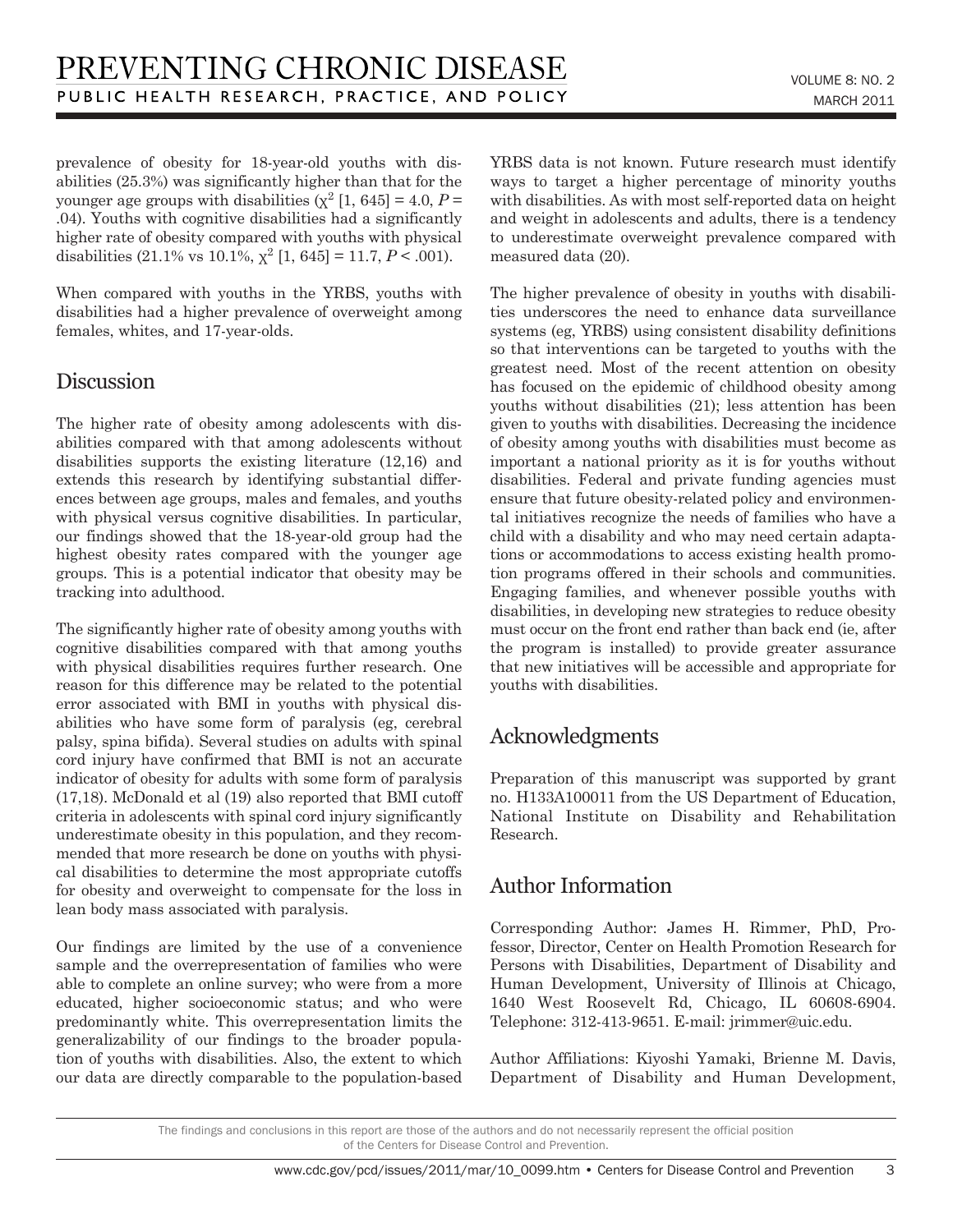Chicago, Illinois; Edward Wang, College of Nursing, University of Illinois at Chicago, Chicago, Illinois; Lawrence C. Vogel, Shriners Hospital for Children, Chicago, Illinois.

## References

- 1. Twenty-fifth annual report to Congress on the implementation of the Individuals with Disabilities Education Act. Washington (DC): US Department of Education, Office of Special Education and Rehabilitative Services; 2005.
- 2. Daniels SR, Jacobson MS, McCrindle BW, Eckel RH, Sanner BM. American Heart Association Childhood Obesity Research Summit report [published correction appears in Circulation 2009;120(2):e14-5]. Circulation 2009;119:e489-517.
- 3. Rimmer JH, Rowland JL. Physical activity for youth with disabilities: a critical need in an underserved population. Dev Neurorehabil 2008;11(2):141-8.
- 4. Steele CA, Kalnins IV, Jutai JW, Stevens SE, Bortolussi JA, Biggar WD. Lifestyle health behaviours of 11- to 16-year-old youth with physical disabilities. Health Educ Res 1996;11(2):173-86.
- 5. Bauman WA. Secondary conditions with spinal cord injury. In: Field MJ, Jette AM, Martin L, editors. Workshop on disability in America: a new look. Washington (DC): National Academies Press; 2006. p. 222-33.
- 6. Kinne S, Patrick DL, Doyle DL. Prevalence of secondary conditions among people with disabilities. Am J Public Health 2004;94(3):443-5.
- 7. The 2005 Surgeon General's call to action to improve the health and wellness of persons with disabilities. Rockville (MD): US Department of Health and Human Services, Office of the Surgeon General; 2005.
- 8. Simeonsson RJ, McMillen JS, Huntington GS. Secondary conditions in children with disabilities: spina bifida as a case example. Ment Retard Dev Disabil Res Rev 2002;8(3):198-205.
- 9. Young NL, Steele C, Fehlings D, Jutai J, Olmsted N, Williams JI. Use of health care among adults with chronic and complex physical disabilities of childhood. Disabil Rehabil 2005;27(23):1455-60.
- 10. Bandini LG, Schoeller DA, Fukagawa NK, Wykes LJ, Dietz WH. Body composition and energy expenditure in adolescents with cerebral palsy or myelodysplasia. Pediatr Res 1991;29(1):70-7.
- 11. Curtin C, Anderson SE, Must A, Bandini L. The

prevalence of obesity in children with autism: a secondary data analysis using nationally representative data from the National Survey of Children's Health. BMC Pediatr 2010;10:11.

- 12. Rimmer JH, Rowland JL, Yamaki K. Obesity and secondary conditions in adolescents with disabilities: addressing the needs of an underserved population. J Adolesc Health 2007;41(3):224-9.
- 13. Chen AY, Kim SE, Houtrow AJ, Newacheck PW. Prevalence of obesity among children with chronic conditions. Obesity (Silver Spring) 2010;18(1):210-3.
- 14. Kuczmarski RJ, Ogden CL, Guo SS, Grummer-Strawn LM, Flegal KM, Mei Z, et al. 2000 CDC growth charts for the United States: methods and development. Vital Health Stat 11 2002;(246):1-190.
- 15. Eaton DK, Kann L, Kinchen S, Shanklin S, Ross J, Hawkins J, et al. Youth risk behavior surveillance — United States, 2007. MMWR Surveill Summ 2008;57(4):1-131.
- 16. Bandini LG, Curtin C, Hamad C, Tybor DJ, Must A. Prevalence of overweight in children with developmental disorders in the continuous National Health and Nutrition Examination Survey (NHANES) 1999- 2002. J Pediatr 2005;146(6):738-43.
- 17. Gater DR Jr. Obesity after spinal cord injury. Phys Med Rehabil Clin N Am 2007;18(2):333-51, vii.
- 18. Laughton GE, Buchholz AC, Martin Ginis KA, Goy RE, SHAPE SCI Research Group. Lowering body mass index cutoffs better identifies obese persons with spinal cord injury. Spinal Cord 2009;47(10):757-62.
- 19. McDonald CM, Abresch-Meyer AL, Nelson MD, Widman LM. Body mass index and body composition measures by dual x-ray absorptiometry in patients aged 10 to 21 years with spinal cord injury. J Spinal Cord Med 2007;30 Suppl 1:S97-104.
- 20. Akinbami LJ, Ogden CL. Childhood overweight prevalence in the United States: the impact of parentreported height and weight. Obesity (Silver Spring) 2009;17(8):1574-80.
- 21. Solving the problem of childhood obesity within a generation. White House Task Force on Childhood Obesity, Report to the President. 2010. http://www. letsmove.gov/pdf/TaskForce\_on\_Childhood\_Obesity\_ May2010\_ FullReport.pdf. Accessed November 29, 2010.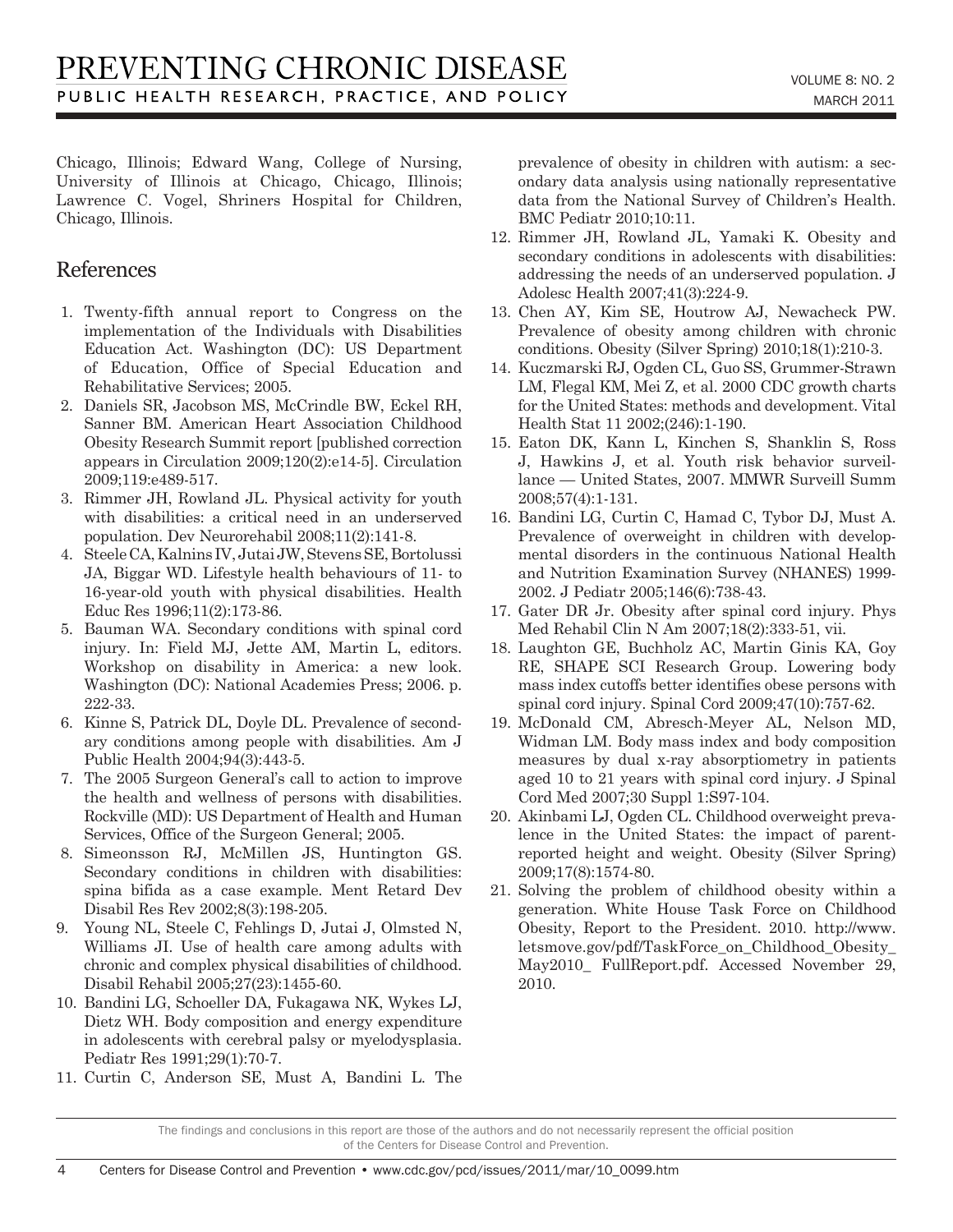## Tables

Table 1. Demographic Characteristics of Adolescents With Disabilities (N = 662), 2008-2009, and Adolescents in the Youth Risk Behavior Survey, 2007

| <b>Demographic Variable</b>          | Adolescents With Disabilities, n (%) | YRBS Sample, % <sup>a</sup> |  |  |  |  |
|--------------------------------------|--------------------------------------|-----------------------------|--|--|--|--|
| Sex                                  |                                      |                             |  |  |  |  |
| Male                                 | 426 (64.4)                           | 49.5                        |  |  |  |  |
| Female                               | 236 (35.6)                           | 50.5                        |  |  |  |  |
| Age, y                               |                                      |                             |  |  |  |  |
| 12                                   | 90(13.6)                             | <b>NA</b>                   |  |  |  |  |
| 13                                   | 118 (17.8)                           | $\sf NA$                    |  |  |  |  |
| 14                                   | 103(15.6)                            | <b>NA</b>                   |  |  |  |  |
| 15                                   | 94 (14.2)                            | 29.0 <sup>b</sup>           |  |  |  |  |
| 16                                   | 84 (12.7)                            | $26.2^\circ$                |  |  |  |  |
| 17                                   | 87(13.1)                             | $23.4^d$                    |  |  |  |  |
| 18                                   | 86 (13.0)                            | $21.3^e$                    |  |  |  |  |
| Race/ethnicity                       |                                      |                             |  |  |  |  |
| White                                | 540 (83.3)                           | 60.3                        |  |  |  |  |
| Black                                | 28 (4.3)                             | 15.1                        |  |  |  |  |
| Hispanic                             | 31(4.8)                              | 16.9                        |  |  |  |  |
| Other                                | 49 (7.6)                             | 7.7                         |  |  |  |  |
| Major disability groups <sup>f</sup> |                                      |                             |  |  |  |  |
| Autism spectrum disorder             | 161 (24.4)                           | <b>NA</b>                   |  |  |  |  |
| Cerebral palsy                       | 117 (17.8)                           | $\sf NA$                    |  |  |  |  |
| Down syndrome                        | 87 (13.2)                            | <b>NA</b>                   |  |  |  |  |
| Intellectual disability <sup>g</sup> | 86 (13.1)                            | <b>NA</b>                   |  |  |  |  |

Abbreviations: YRBS, Youth Risk Behavior Survey; NA, not applicable.

a Weighted percentage from the 2007 YRBS (14).

b Reported percentage for students in grade 9.

<sup>c</sup> Reported percentage for students in grade 10.

d Reported percentage for students in grade 11.

e Reported percentage for students in grade 12.

f Four highest reported disability groups. Remaining reported groups were spina bifida (3.3%); mental or emotional problem or disorder (3.0%); head injury (3.0%); learning disability (2.6%); epilepsy or seizures (2.4%); attention deficit hyperactivity disorder (1.8%); blindness or vision problems (1.4%); deafness and hearing problems (0.8%); deaf-blind (0.8%); missing legs, feet, hands, arms, or fingers (0.3%); spinal cord injury (0.3%); paralysis of any kind (0.2%); impairment or deformity of hand, arm, or finger (0.2%); and "other" (11.3%).

<sup>g</sup> Intellectual disability is the new term for mental retardation, which is no longer used.